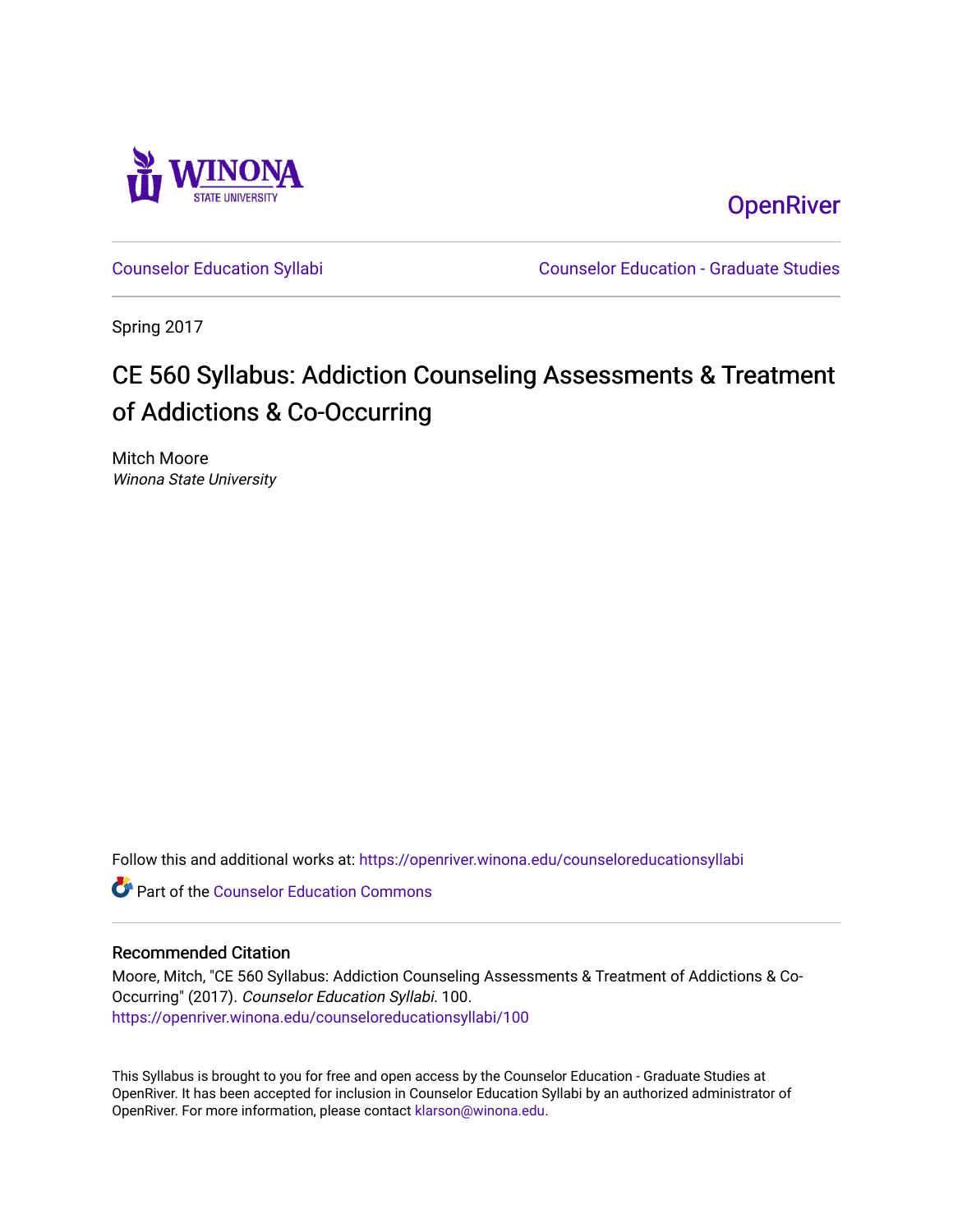



#### **WINONA STATE UNIVERSITY COLLEGE OF EDUCATION COUNSELOR EDUCATION DEPARTMENT Spring 2017 CE 560—Addiction Counseling: Assessments & Treatment of Addictions & Co-Occurring Disorders (3 semester hours)**

**Faculty Name:** Mitch Moore, PhD, LADC-S, Assistant Professor & Coordinator, Addictions Counseling Certificate Program **ID**: 000405 **Office:** EA 207, 859 30<sup>th</sup> Avenue SE, Rochester, MN 55904 **Office Hours:** Wednesday (Rochester) & Thursday (Winona), 12:00 PM to 4:00 PM, *or by appointment* **Contact Information:** MMoore@winona.edu **Office:** (507) 529-6118 or **Cell:** (507) 951-3399

## **SHORT FACULTY BIO**

I am a straight, gender male (preferred gender pronouns he/his/him), GLBT ally, licensed alcohol and drug counselor in the state of Minnesota (MN license #300769) and certified prevention professional, and I have worked in the chemical dependency field since 1988. I have a doctorate degree in Adult Education from the University of Minnesota, and a MS in Counselor Education (1991), and BS degrees in Psychology and Political Science (1987), from Winona State University. I retired in 2012 from the Federal Bureau of Prisons as a drug treatment specialist where I developed and facilitated drug abuse programs for adult female and male offenders.

## **COURSE DESCRIPTION**

This course addresses the principles of screening, assessment, diagnosis of substance use, induced, and co-occurring disorders in adults and adolescents, and treatment planning. Students will become familiar with an array of screening and assessment instruments, and diagnostic and treatment planning tools, including the current edition of the Diagnostic and Statistical Manual (DSM), Rule 25 Assessment, and the American Society of Addiction Medicine's Patient Placement Criteria of Substance-Related Disorders (ASAM PPC), as well writing required reports and record-keeping functions. The treatment of cooccurring disorders, including the Integrated Dual Disorders Treatment model, process addictions (e.g., gambling), ethical considerations, and multicultural issues will be covered. Grade only.

## **COMMITMENT TO INCLUSIVE EXCELLENCE**

WSU recognizes that our individual differences can deepen our understanding of one another and the world around us, rather than divide us. In this class, people of all ethnicities, genders, religions, ages, sexual orientations, disabilities, socioeconomic backgrounds, regions, and nationalities are strongly encouraged to share their rich array of perspectives and experiences. If you feel your differences may in some way isolate you from WSU's community or if you have a need of any specific accommodations, please speak with the instructor early in the semester about your concerns and what we can do together to help you become an active and engaged member of our class and community. (List of campus resources can be found in Appendix A, pp. 6-9).

## **REQUIRED TEXTS:**

- American Psychiatric Association. (2013). *Diagnostic and Statistical Manual of Mental Disorders, 5th Ed. (DSM-5).* Washington, CD: American Psychiatric Association. ISBN 978-0-890-42555-8
- Klott, J. (2013). *Integrated Treatment for Co-Occurring Disorders: Treating People, Not Behaviors.*  Hoboken, NJ: John Wiley & Sons, Inc. ISBN-13: 978-1-118-20566-2
- Baird, B. N. (2014). *The Internship, Practicum, & Field Placement Handbook: A Guide for the Helping Professions, 7th Ed.* New York: Pearson. ISBN-13: 978-0-205-95965-5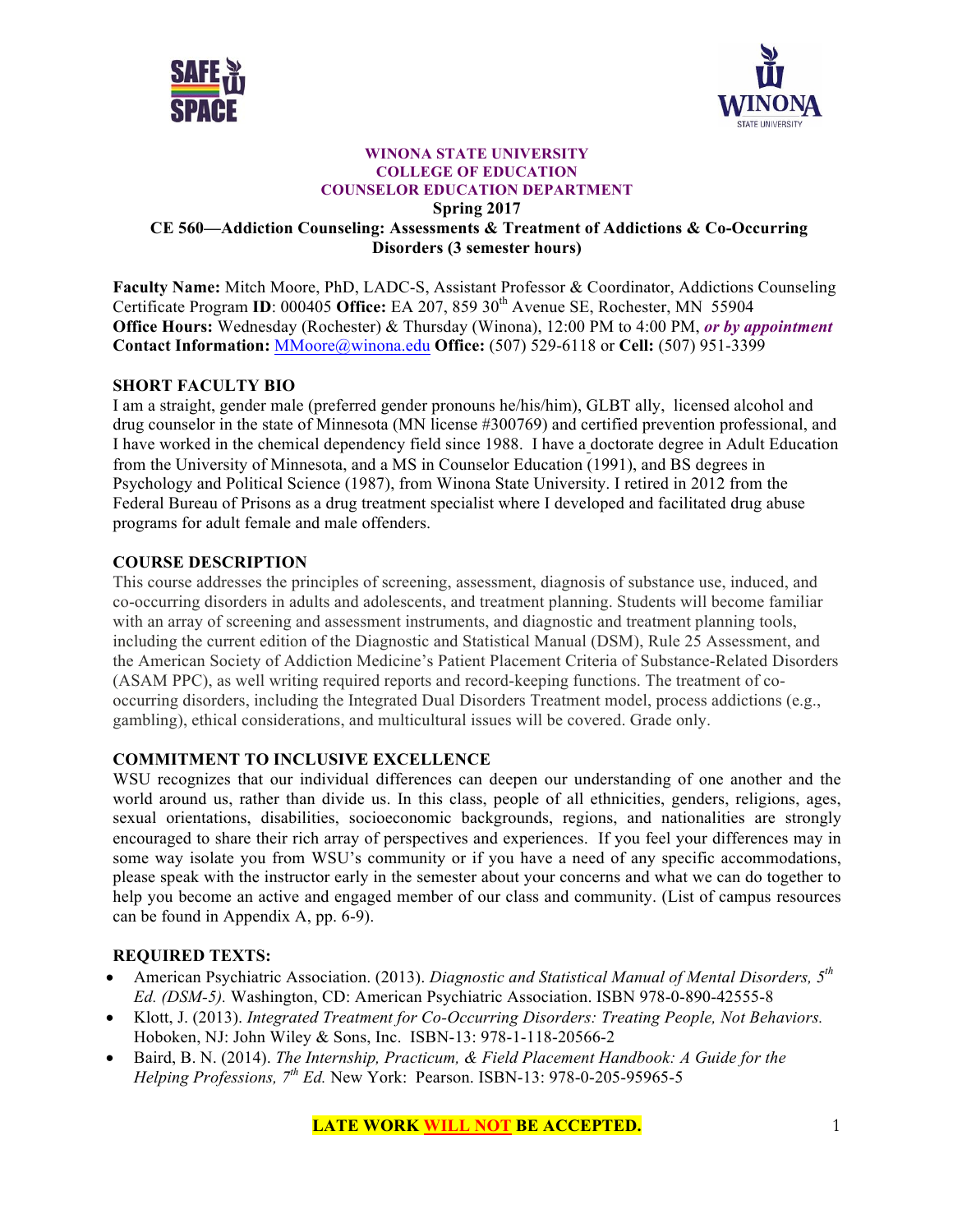



• TIP-42, *Substance Abuse Treatment for Persons with Co-Occurring Disorders* http://www.ncbi.nlm.nih.gov/books/NBK64197/pdf/TOC.pdf *OR*  http://store.samhsa.gov/shin/content/SMA13-3992/SMA13-3992.pdf

# **RECOMMENDED TEXTS:**

- Schwartz, B. M., Landrum, R. E., & Gurung, R. A. (2014). *An Easy Guide to APA Style, 2nd ed.* Washington, DC: Sage Publishing. ISBN: 978-1-4522-6839-2
- Perkinson, R. R. (2012). *Chemical Dependency Counseling: A Practical Guide, 4th Ed.* Thousand Oaks, CA: Sage Publications, Inc. ISBN-13: 978-1-4129-7921-4 This comprehensive text is highly recommended and is an exceptional resource for all of the ACCP courses and in your career as an LADC!

# **REQUIRED READINGS—Free Texts:**

- Project MATCH Monograph Series *Volume 5: Form 90: A Structured Assessment Interview for Drinking and Related Behaviors: Test Manual* http://pubs.niaaa.nih.gov/publications/ProjectMatch/match05.pdf
- TIP-42, *Quick Guide* http://kap.samhsa.gov/products/tools/cl-guides/pdfs/QGMHP\_TIP42.pdf *OR*  http://store.samhsa.gov/shin/content/SMA07-4034/SMA07-4034.pdf
- TIP-42, *KAP Keys* http://kap.samhsa.gov/products/tools/keys/pdfs/KK\_42.pdf *OR* https://store.samhsa.gov/shin/content/SMA08-4036/SMA08-4036.pdf
- TIP-9, *Assessment & Treatment of Patients with Coexisting Mental Illness & Alcohol & Other Drug...* http://lib.adai.washington.edu/clearinghouse/downloads/TIP-9-Assessment-and-Treatment-of-Patients-with-Coexisting-Mental-Illness-and-Alcohol-and-Other-Drug-Abuse-78.pdf *OR* http://www.dualdiagnosis.org/resource/patient-assessments/
- TAP-21*, Addiction Counseling Competencies: The Knowledge, Skills & Attitudes of Professional Practice.* http://kap.samhsa.gov/products/manuals/taps/21a.htm *OR* http://www.kap.samhsa.gov/products/manuals/pdfs/TAP21.pdf *OR*  http://kap.samhsa.gov/products/manuals/pdfs/tap21\_2011.pdf
- COCE Overview Paper #2, *Screening, Assessment & Treatment Planning for Persons with Co-Occurring Disorders*. http://store.samhsa.gov/shin/content//PHD1131/PHD1131.pdf

# **SUGGESTED RESOURCES (Free):**

- Allen, J. P. & Wilson, V. B. (Eds.). *Assessing Alcohol Problems: A Guide for Clinicians and Researchers, 2nd Ed.* NIH Publication #03-3745. http://pubs.niaaa.nih.gov/publications/AssessingAlcohol/index.pdf *OR* http://pubs.niaaa.nih.gov/publications/AssessingAlcohol/index.htm
- Participant Handout. (2005, March). *Module 5: Diagnosis and Assessment of Alcohol Use Disorders*. Available through the National Institute on Alcohol Abuse and Alcoholism (NIAAA): at: http://pubs.niaaa.nih.gov/publications/Social/Module5Diagnosis&Assessment/Module5.html

# **COURSE OBJECTIVES**

*By the end of the semester, a student will be able to:*

- 1. demonstrate a working understanding of current addiction and related mental health disorders for adolescents and adults evidenced by successful completion of work assignments
- 2. demonstrate competency in using the *DSM-5* by accurately coding mental health diagnoses though treatment planning assignments and report writing.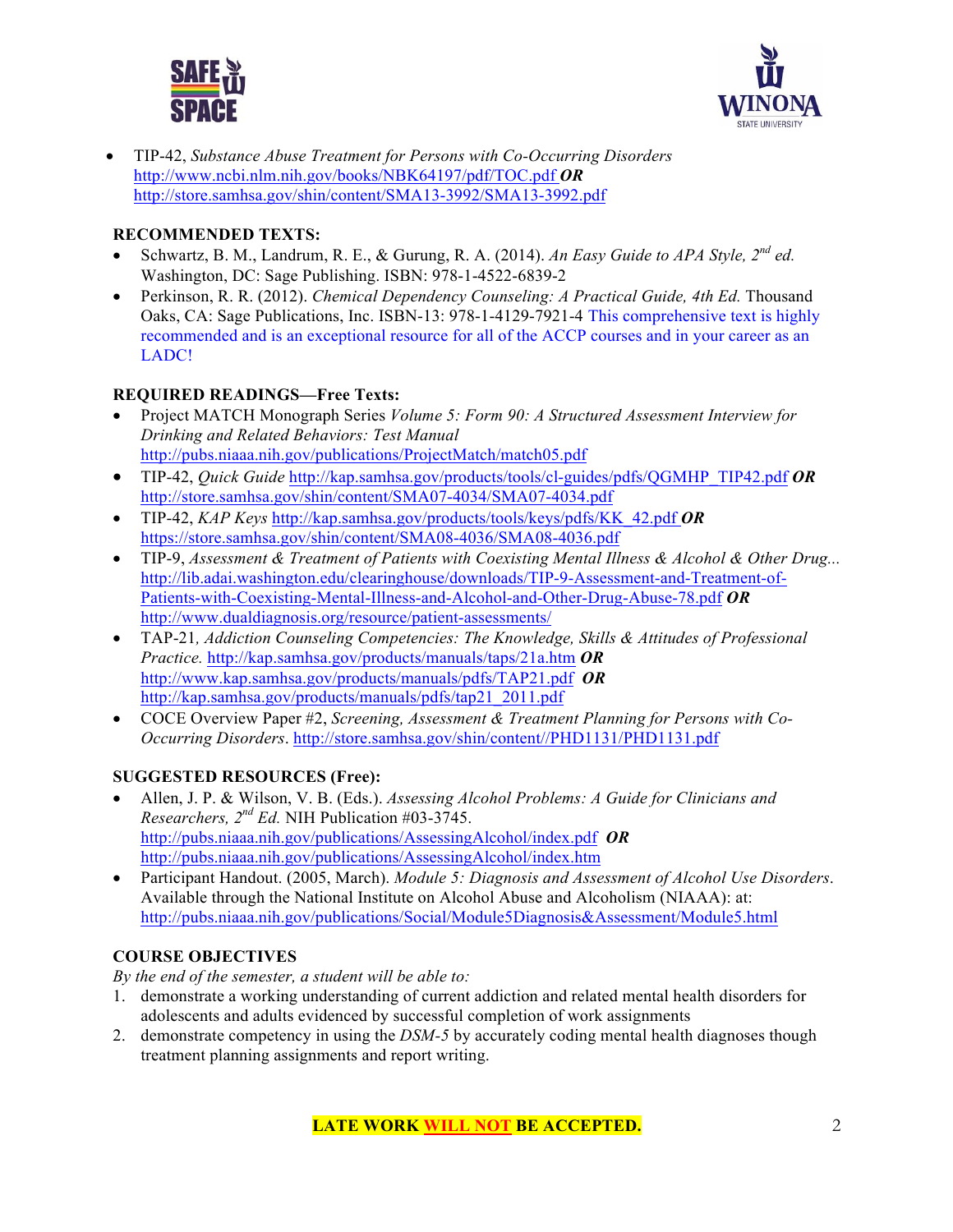



- 3. demonstrate the ability to perform an addiction clinical interview that culminates in a written biopsychosocial assessment and case presentation, screening & evaluation of a client's mental status, and a treatment plan representative of their DSM-5 diagnosis.
- 4. demonstrate understanding of current research trends, ethical requirements, and diversity competencies related to addictions clinical work via group discussion, assignments and report writing.

## **Minnesota Licensed Alcohol and Drug Counselor Education Requirements Minnesota Statutes, section 148C.04, subdivision 5a.**

**-**(3) screening, intake, assessment, and treatment planning

#### **Council for Accreditation of Counseling and Related Educational Programs (CACREP) Related Standards (2009 draft):**

Addictions Counseling: ASSESSMENT

## **G. Knowledge**

- 1. Understands various models and approaches to clinical evaluation for addiction, including screening and assessment for addiction, diagnostic interviews, mental status examination, symptom inventories, and psychoeducational and personality assessments.
- 2. Knows specific assessment approaches for determining appropriate level of care for addiction problems.
- 3. Understands assessment of biopsychosocial and spiritual history and needs as well as family psychiatric, significant medical, and addiction histories.

#### **H. Skills and Practices**

- 1. Selects appropriate comprehensive assessment interventions to assist in diagnosis and treatment planning with an awareness of cultural bias in the implementation and interpretation of assessment protocols.
- 2. Demonstrates skill in conducting an intake interview, a mental status evaluation, a biopsychosocial history, a mental health history, and a psychological assessment for treatment planning and case management.
- 3. Screens for psychoactive substance toxicity, intoxication, and withdrawal symptoms; aggression or danger to others; potential for self-inflicted harm or suicide; and co-occurring mental disorders.
- 4. Assists clients in identifying the effects of addiction on life problems and the effects of continued harmful use or abuse.
- 5. Applies assessment of clients' stages of dependence, change, or recovery to determine the appropriate treatment modality and placement criteria within the continuum of care.
- 6. Assesses for the presence and extent of co-occurring process addictions.

# **COURSE REQUIREMENTS**

*EVALUATION*

| # | Assignment                                     | <b>Due Date</b> (all items due to<br>Dropbox)                        | <b>Points</b>                         |  |
|---|------------------------------------------------|----------------------------------------------------------------------|---------------------------------------|--|
|   | Case Study & Assessment Report Form            | Week 3 (due $1/27/17$ by 11:59 PM)                                   | 50                                    |  |
| 2 | D2L Discussion #1                              | Weeks 5 (see $p$ . 4 for details))                                   | 25 (1 original posts and 2 responses) |  |
| 3 | Midterm Exam: Rule 25 Assessment               | Week 8 ( <i>due 3/3/17 by 11:59 PM</i> )                             | 50                                    |  |
| 4 | D <sub>2L</sub> Discussion #2                  | Week 10 (see $p$ . 4 for details)                                    | 25 (1 original posts and 2 responses) |  |
| 5 | Integrative Paper and Case Presentation        | Week 11 (due 3/31/17 by 11:59 PM)                                    | 50                                    |  |
| 6 | D2L Discussion #3                              | Week 13 (see p. 4 for details)                                       | 25 (1 original posts and 2 responses) |  |
| 7 | Final Exam:, Assessment, and Treatment<br>Plan | Week 16 (due $5/4/17 b y 11:59 PM$ )                                 | 75                                    |  |
| 8 | Pop Quizzes (5)                                | Weeks 4, 5, 7, 12, & 14 (due the<br>Friday of each week by 11:59 PM) | 50 (10 points per quiz)               |  |
|   | Total                                          |                                                                      | 350                                   |  |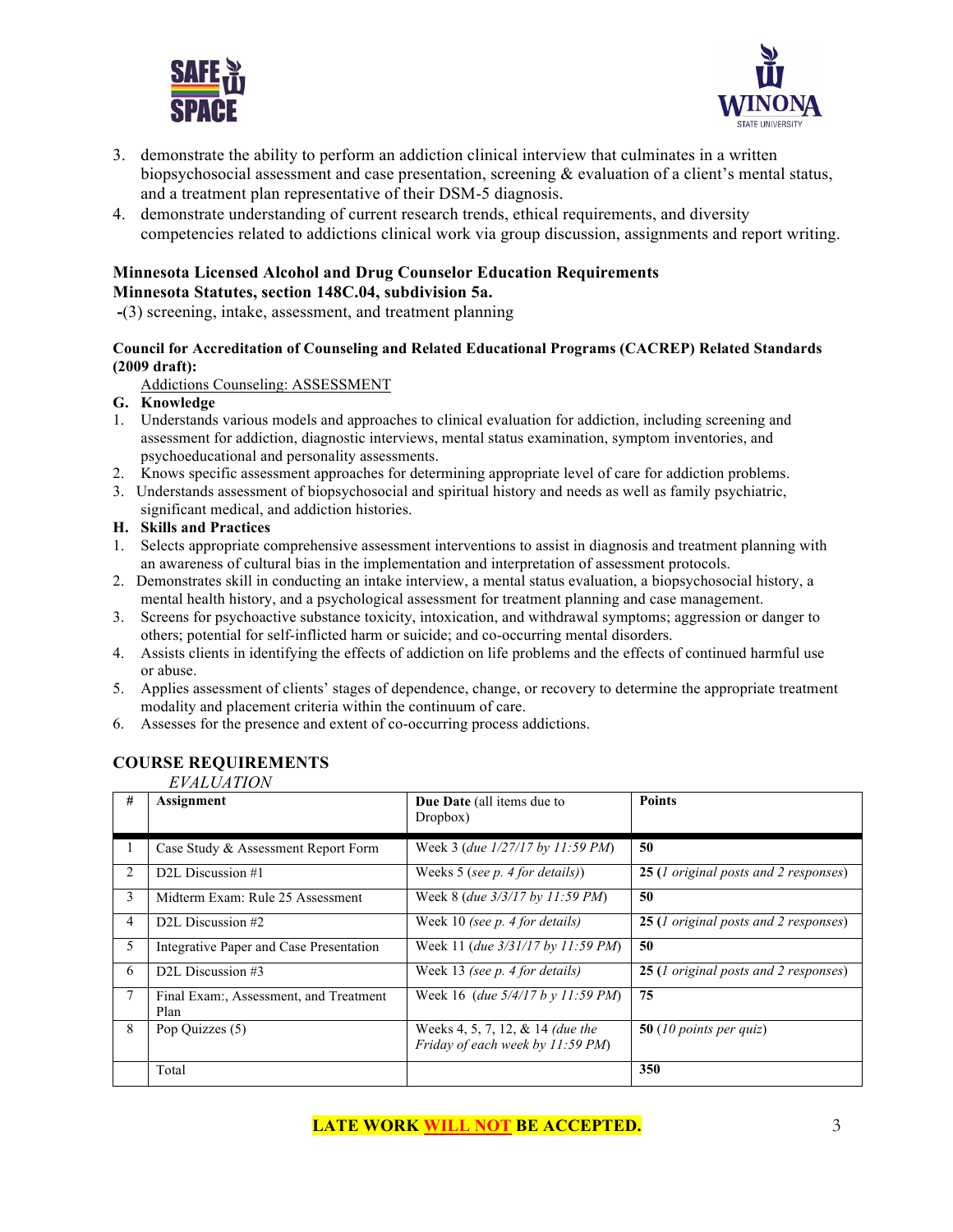



#### *GRADE SCALE*

| <b>Percentage</b>   Points |         | Grade | Percentage   Points |         | Grade |
|----------------------------|---------|-------|---------------------|---------|-------|
| $100 - 93\%$               | 350-325 |       | $85-79\%$ :         | 299-276 |       |
| $92 - 86\%$                | 324-300 |       | 78-72%              | 275-252 |       |

#### **ASSIGNMENTS**

**NOTE: All assignments must be completed—students cannot self-select (i.e., "pick-&-choose") which assignments to complete; all assignments are required for a passing grade!** 

**Assignment #1**, *DSM-5 Case Study and Assessment Report Form*, 50 points, due to Dropbox by Friday, 1/27/17, 11:59 PM. See description and resources under Materials tab, Content, Module 3.

**Assignment #2**—Mid-Term Exam, *Rule 25 Assessment*, 50 points, due to Dropbox by Friday, 3/3/17, 11:59 PM. See description and resources under Materials tab, Content, Module 8.

**Assignment #3**, *Integrative Paper and Case Presentation*, 50 points, due to Dropbox by Friday, 3/31/17, 11:59 PM. See description and resources under Materials tab, Content, Module 9.

**Assignment #4**—Final Exam, *Integrative Case Presentation, Assessment, and Treatment Plan*, 75 points, due to Dropbox by Thursday, 5/4/17, 11:59 PM. See description and resources under Materials tab, Content, Module 16. **"Pop" Quizzes (5)**—Weeks 4, 5, 7, 12, & 14 on assigned chapters from: Klott, J. (2013). *Integrated Treatment for Co-Occurring Disorders.* Each quiz is worth 10 points (50 points total), and are due to the course Dropbox the Friday of each week by 11:59 PM. Pop quizzes are located on the D2L course page under the *Materials* tab, *Content,* Modules 4, 5, 7, 12, & 14.

*D2L DISCUSSIONS (25 points each; 75 points total—See pp. 4-5 of course syllabus for Discussion descriptions*). Students will discuss specific topics outlined by the instructor (see D2L "Discussion" section). Course texts and scholarly literature should be used to support comments and opinions, to include citing at least one reference in each post to support your comments and opinions about that topic. Students are required to respond to at least two other students' posts. Each discussion topic will be graded by the rubric on top of p. 4 of course syllabus.

● Discussion Question #1–Post opens Sunday 02/5/17, 12:01 AM; original post due Tuesday, 02/7/17, and comments to others due Friday, 02/10/17 (closes 11:59 PM).

● Discussion Question #2–Post opens Sunday 03/19/17, 12:01 AM; original post due Tuesday, 03/21/17, and comments to others due Friday, 03/24/17 (closes 11:59 PM).

● Discussion Question #3–Post opens Sunday 4/9/17, 12:01 AM; original post due Tuesday, 04/11/17, and comments to others due Friday, 04/14/17 (closes 11:59 PM).

## **Grading Rubric: D2L Discussion Questions**

The grading rubric for all discussion posts can be found on the D2L course page under the *Assessments* tab, *Discussion*, scroll down to *Topic* and click on Discussion 1 (or Discussion 2 or Discussion 3), and then scroll down to *Rubrics* (near top of page) and click on *Discussion Board-25 pt*. Cite at least one source that informed your thoughts in the body of your post, and reference your source(s) at the bottom of your post! Also, read a minimum of ten peers' posts and thoughtfully respond to a minimum of two.

#### **Discussion Question Descriptions**

**Discussion #1: Assessing Alcohol Problems.** Read *Introduction* and *Overview* sections from: *ASSESSING ALCOHOL PROBLEMS: A Guide for Clinicians and Researchers, Second Ed.,* NIH Publication No. 03–3745, Revised 2003, by John P. Allen and Veronica B. Wilson (Eds.), available on-line at:

http://pubs.niaaa.nih.gov/publications/AssessingAlcohol/index.htm. Then, select a chapter from this manual, read it, and briefly summarize insights gained and how these insights can contribute to your current or future clinical practice. (Make adaptations to DSM-5 when/where needed.)

**Discussion #2: Suicide Risk and Assessment with Co-Occurring Disorder Clients.** Read Klott Chapter 6 (pp. 125-150) & Appendix B (pp. 185-189) on suicide risk and assessment. Share insights gained, including from at least one additional source and cite/reference in post.

**Discussion #3: TIP#42.** Read through **TIP-42,** *Substance Abuse Treatment for Persons with Co-Occurring Disorders* available on-line at: http://www.ncbi.nlm.nih.gov/books/NBK64197/pdf/TOC.pdf. Then, select a chapter from this manual, read it, and briefly summarize insights gained and how these insights can contribute to your current or future clinical practice.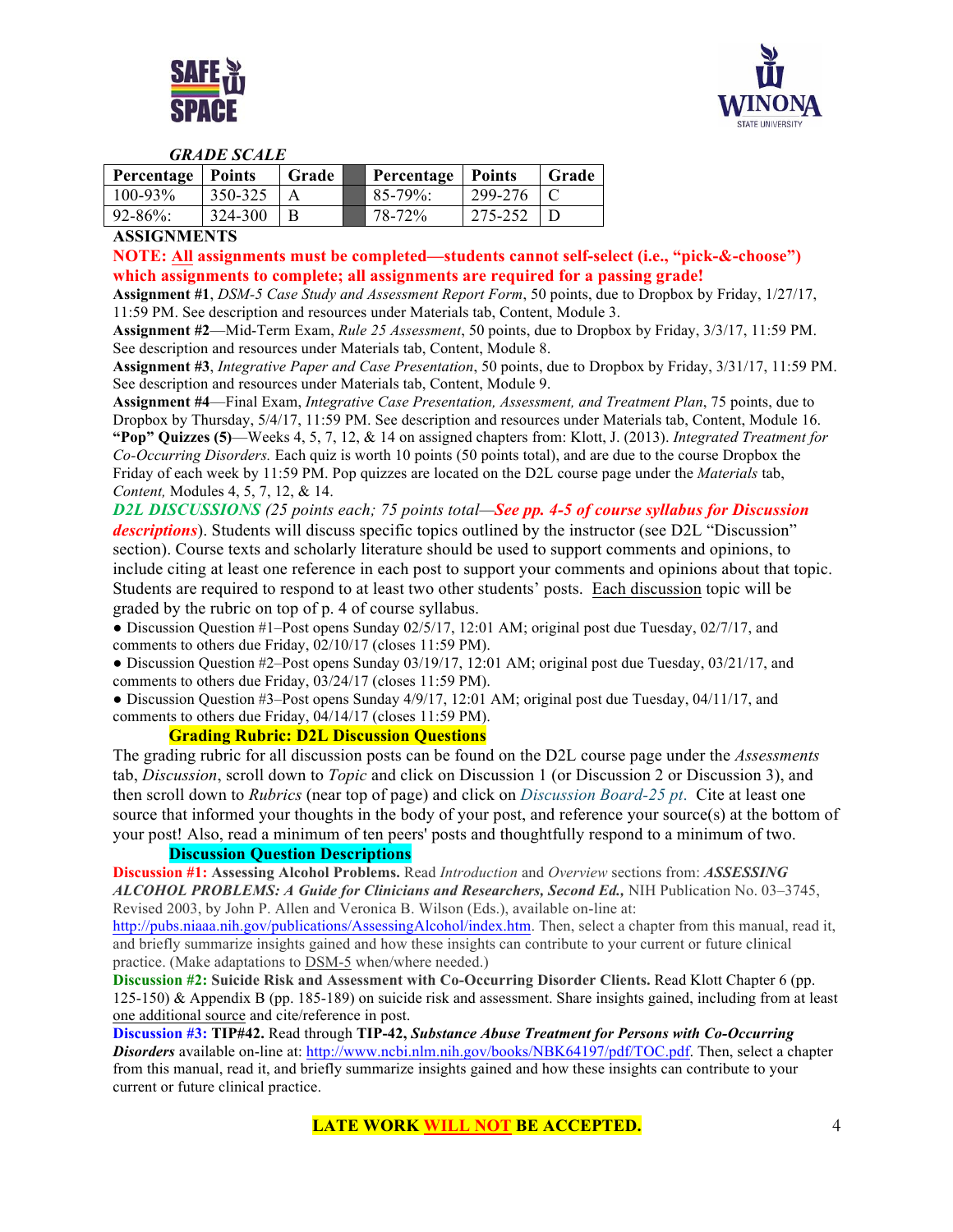



# **Tentative Course Schedule**

| <b>Week of</b>                   | Topics & Assignments Review D2L course content under the Module assigned each week.                                                                                                                                                                                                                                                              |
|----------------------------------|--------------------------------------------------------------------------------------------------------------------------------------------------------------------------------------------------------------------------------------------------------------------------------------------------------------------------------------------------|
| 1<br>$1/9 - 13$                  | Introduction & Course Overview Syllabus and assignments; APA format; licensure & core functions, Module 1.<br>Read: DSM-5, Introduction, pp. 5-17, and Use of the Manual, 19-24; Substance-Related and Addictive Disorders<br>under Highlights of Changes from DSM-IV to DSM-5 of the Appendix (pp. 815-816). Other topics include               |
|                                  | Understanding Case Conceptualization: An Introduction. Special Topic Area: Assessment of Function                                                                                                                                                                                                                                                |
| 2<br>$1/17 - 20$<br><b>Happy</b> | Read: DSM-5 Substance-Related and Addictive Disorders, pp. 481-589. Pay particular attention to "Differentiate<br>Substance Use Disorders (SUDs)," pp. 483-485, from Substance Induced Disorders (SIDs), pp. 485-490, and the<br>various SUDs/SIDs that follow, including Non-Substance-Related Disorders (Process Addictions), such as Gambling |
| M.L.K.                           | Disorder (pp. 585-589). Review Module 2 materials.                                                                                                                                                                                                                                                                                               |
| Day!                             | <b>Special Topic Area:</b> Screening for a Depressive Disorder                                                                                                                                                                                                                                                                                   |
| 3                                | Read: DSM-5 Cultural Formulation, pp. 749-759, paying particular attention to the Cultural Formulation Interview                                                                                                                                                                                                                                 |
| $1/23 - 27$                      | (CFI) process (pp. 750-757); Glossary of Cultural Concepts of Distress, pp. 833-837, & Module 3.<br>Assignment #1, DSM-5 Case Study and Assessment Report Form, 50 points, due to Assignments by Friday, 1/27/17,                                                                                                                                |
|                                  | 11:59 PM. Special Topic Area: Screening for Client Suicidality                                                                                                                                                                                                                                                                                   |
| 4<br>$1/30 - 2/3$                | Read: Klott, J. (2013). Integrated Treatment for Co-Occurring Disorders, Chapters 1 -2 (pp.1-56), & "pop" quiz #1<br>due to the course Assignments Friday, 2/3/17, by 11:59 pm.                                                                                                                                                                  |
|                                  | Review Module 4 materials; Then, to begin thinking about the formal SUDs assessment process, review the Form 90                                                                                                                                                                                                                                  |
|                                  | intake instrument at: http://pubs.niaaa.nih.gov/publications/ProjectMatch/match05.pdf                                                                                                                                                                                                                                                            |
|                                  | <b>Special Topic Area:</b> Screening for an Anxiety Disorder                                                                                                                                                                                                                                                                                     |
| 5<br>$2/6 - 10$                  | Read: Klott, Chapters 3-4 (pp. 57-106), & "pop" quiz #2 due to the course Assignments Friday, 2/10/17 by 11:59<br>pm. Module 5-Substance Use Disorder (SUD) Screening and the SBIRT Model                                                                                                                                                        |
|                                  | Discussion Post #1 Tuesday & Friday Special Topic Area: Screening for TBI/MTBI                                                                                                                                                                                                                                                                   |
| 6<br>$2/13 - 17$                 | Topics: Module 6-SUD Comprehensive Assessment & ASAM 6 Dimensions and Patient Placement Criteria; Special                                                                                                                                                                                                                                        |
| 7                                | Topic Area: Screening for an Trauma/PTSD<br>Topics: Module 7-Minnesota Department of Human Services (DHS) Rule 24 (CCDTF) and the Rule 25 Assessment                                                                                                                                                                                             |
| $2/20 - 2/24$                    | Read: Klott Chapter 5 (pp. 107-124) case conceptualization, in preparation for the Mid-Term Exam, & "pop" quiz                                                                                                                                                                                                                                   |
|                                  | #3 due to the course Assignments Friday, 2/24/17, by 11:59 pm. Special Topic Area: Screening for Mental Health                                                                                                                                                                                                                                   |
|                                  | <b>Symptoms and Mental Status</b>                                                                                                                                                                                                                                                                                                                |
| 8                                | Assignment #2—Mid-Term Exam, Rule 25 Assessment, located under Module 8, worth 50 points, due to                                                                                                                                                                                                                                                 |
| $2/27 - 3/3$                     | Assignments by Friday, 3/3/17, 11:59 PM. Special Topic Area: Concerned Significant Others (CSOs).                                                                                                                                                                                                                                                |
| $3/6 - 10$                       | Spring Break-No Classes! While on break, read Baird The Internship, Practicum, & Field Placement Handbook,                                                                                                                                                                                                                                       |
|                                  | Ch. 9-Assault & Other Risks (see Module 8 materials as well).                                                                                                                                                                                                                                                                                    |
| 9                                | Module 9-The Transtheoretical Mode (TTM—the Stages of Change); Self-Determination Theory (SDT); and the Sub.                                                                                                                                                                                                                                     |
| $3/13 - 17$                      | Abuse Tx Scale (SATS)-the Stages of Treatment); Assessing for Readiness/Motivation                                                                                                                                                                                                                                                               |
| 10                               | Module 10-Clinical Skills (Motivational Interviewing, the MAGIC Assessment, etc.)                                                                                                                                                                                                                                                                |
| $3/20 - 24$                      | <b>Discussion Post #2 Tuesday &amp; Friday, Special Topic Area:</b> Drug Testing                                                                                                                                                                                                                                                                 |
| 11                               | Module 11-MN DHS Rule 31Paperwork, DAANES, Client Screening for Treatment, Intake, Orientation; &                                                                                                                                                                                                                                                |
| $3/27 - 31$                      | Assessment; Read: Baird The Internship, Practicum, & Field Placement Handbook, Ch. 7—Clinical Writing,                                                                                                                                                                                                                                           |
|                                  | Treatment Records, & Case Notes Special Topic Area: Case Management.<br>Assignment #3, Integrative Paper and Case Presentation, 50 points, due to Assignments by Friday, 3/31/17, 11:59                                                                                                                                                          |
|                                  | PM.                                                                                                                                                                                                                                                                                                                                              |
| 12                               | Module 12-Treatment Planning & Review, SMART Goals, Problem List, Progress Notes, Reports & Record Keeping                                                                                                                                                                                                                                       |
| $4/3 - 4/7$                      | <b>Special Topic Area:</b> More on Assessing for Suicide                                                                                                                                                                                                                                                                                         |
|                                  | <b>Read:</b> Klott Chapter 6 (pp. 125-150) & Appendix B (pp. 185-189) on suicide risk and assessment, &                                                                                                                                                                                                                                          |
|                                  | "Pop" quiz #4, due to the course Assignments Friday, 4/7/17, by 11:59 pm.                                                                                                                                                                                                                                                                        |
| 13                               | Read: TIP 42—Substance Abuse Treatment for Persons with Co-Occurring Disorders, and Integrated Dual Disorders                                                                                                                                                                                                                                    |
| $4/10 - 4/14$                    | Treatment (IDDT), and Module 13 materials. Discussion Post #3 Tuesday & Friday                                                                                                                                                                                                                                                                   |
|                                  | <b>Special Topic Area:</b> Strengths-Based Assessment & Practice                                                                                                                                                                                                                                                                                 |
| 14                               | Read: TIP 42 & IDDT, continued; integrated treatment planning and Module 14 materials.                                                                                                                                                                                                                                                           |
| $4/17 - 4/21$                    | Read: Klott Chapter 7 (pp. 151-176), Putting it All Together, & "Pop" Quiz #5, due to Assignments Friday, 4/21/17,                                                                                                                                                                                                                               |
|                                  | by 11:59 pm.                                                                                                                                                                                                                                                                                                                                     |
| 15<br>$4/24 - 28$                | Module 15: Special Topic Area: Process Addictions: Screening, Assessment & Treatment                                                                                                                                                                                                                                                             |
| 16                               | Module 16: Special Topic Area: Special Populations--elderly, women, & adolescents                                                                                                                                                                                                                                                                |
| $5/1 - 4$                        | Assignment #4-Final Exam, Integrative Case Presentation, Assessment, and Treatment Plan, located under                                                                                                                                                                                                                                           |
|                                  | Module 16, worth 75 points, due to Assignments by Thursday, 5/4/17 11:59 PM                                                                                                                                                                                                                                                                      |
|                                  |                                                                                                                                                                                                                                                                                                                                                  |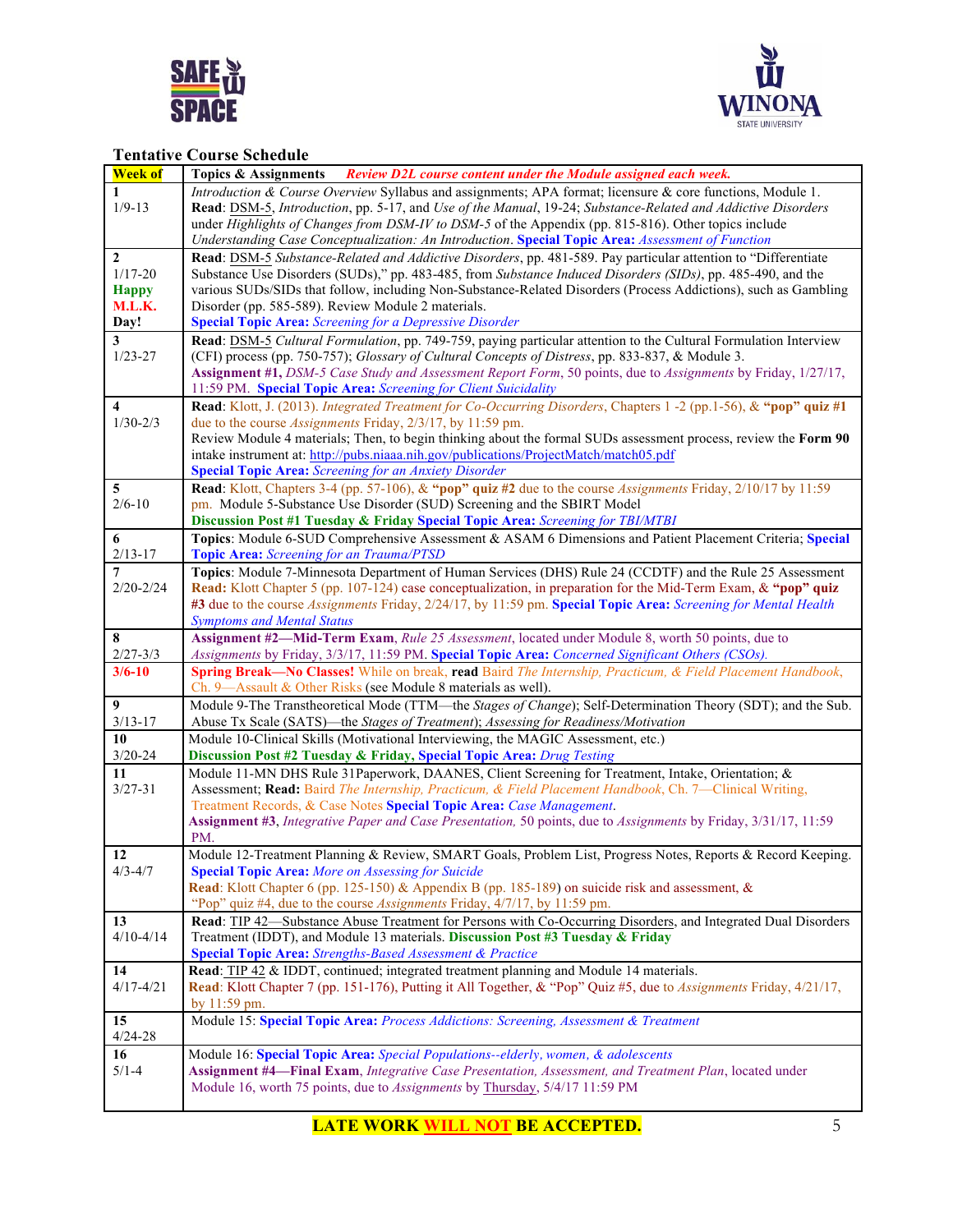



# **APPENDIX A: STUDENT NOTICES**

## **WSU CED PROGRAM HANDBOOK**

The Counselor Education Department *Program Handbook* is intended to serve as a basic reference and program guide to Counselor Education Department students throughout their program of study from the time of their application for admission to the program through their program completion*.* There is a link to the handbook on the left side of each ACCP course D2L site, as well as from the CED program site: http://www.winona.edu/counseloreducation/Media/Program%20Handbook\_2016-2017\_Final.pdf

## **POLICY ON LATE OR UNFINISHED ASSIGNMENTS**

Late work is not accepted except in extreme circumstances and with prior permission of instructor. Additionally, all assignments must be completed—students cannot self-select (i.e., "pick-&-choose") which assignments to complete; all assignments are required for a passing grade!

**IMPORTANT:** A grade of Incomplete (I or IP) will not be awarded except under extraordinary circumstances such as prolonged illness. If such circumstances arise, it is the student's responsibility to notify the instructor immediately.

## **DIVERSITY & RESPECT**

Please read WSU's commitment to diversity, Growing a Vibrant Community of Diverse Learners, including the *Inclusive Excellence Syllabus Statement*, at: http://www.winona.edu/diversity/estatement.asp

**Diversity Statement:** This is meant to be a safe, welcoming, and inclusive classroom environment for students of all races, ethnicities, sexual orientations, gender identities/ variances, ages, religions, economic classes, and ability statuses. As such, you will be encouraged and challenged to use language and basic counseling techniques that are respectful, inclusive, representative and culturally appropriate.

**Students with Disabilities Notice:** Students with documented disabilities who may need accommodations, who have any medical emergency information the instructor should know of, or who need special arrangements in the event of an evacuation, should make an appointment with the instructor as soon as possible, no later than the 1st week of the term.

**Communication:** Chapter 9: Policies & Procedures (p. 47), of the *WSU Counselor Education Department's Program Handbook,* states: "Students are required to activate their Winona State University email account and to check their email regularly." This is the primary mode of communication, as well as assignment feedback provided via D2L, and it the each student's responsibility to monitor their WSU email account daily. http://www.winona.edu/counseloreducation/media/program\_handbook\_final(2).pdf

**Confidentiality Notice:** As a reminder, all information concerning clients, supervisees, and classmates must be kept confidential. Confidentiality is a crucial element in the counseling profession and should also be upheld with clients, supervisees, and peers. Any discussion should be conducted in such a manner

that persons are protected by the limits of confidentiality. Confidentiality will be broken if there is evidence that you have been or pose a potential danger to others or if you break ethical or legal standards as established by the Counseling Profession. Be sure to respect confidentiality outside the class. Do not discuss classmates in public places where your conversation could be overheard. Do not discuss your classmates with persons outside the class such as spouses, family members, friends, etc.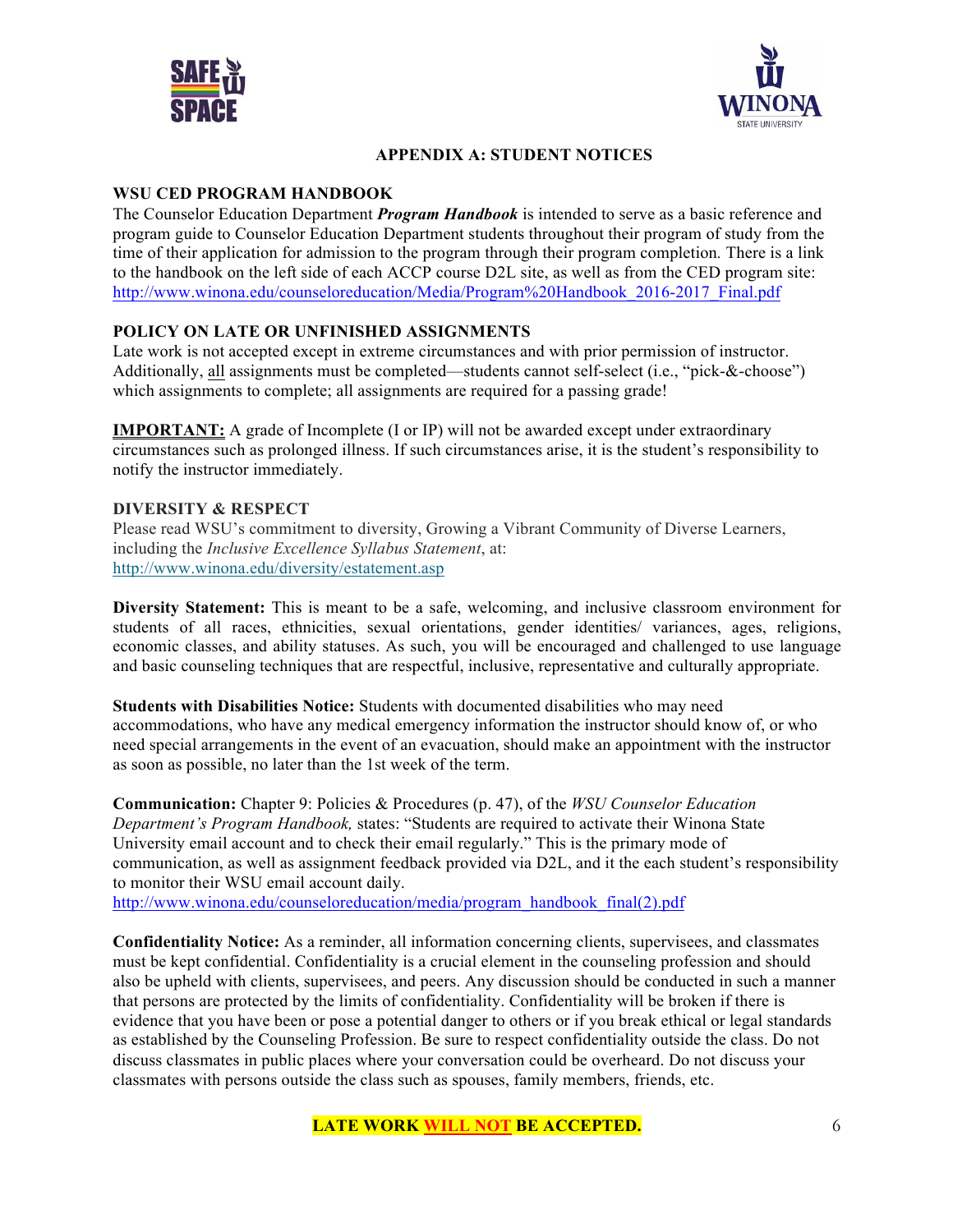



**Electronic Device Notice:** As a matter of courtesy to your classmates and the instructor, please turn off your beepers, cell phones, and any other electronic toys that make any noise.

**Recording Policy:** Excluding students with a documented disability, the use of electronic recording devices in class are prohibited without prior permission of the instructor. Also, the recording of clinical material is prohibited to all students.

## **ACADEMIC INTEGRITY POLICY**

Academic Integrity at Winona State University is based on honesty. The University requires that work produced by students represents their personal efforts and requires that they properly acknowledge the intellectual contributions of others. WSU students are required to adhere to the University's standards of academic integrity, available at: http://www.winona.edu/sld/academicintegrity.asp

**Academic Dishonesty:** Academic dishonesty is a basis for disciplinary action. Academic dishonesty includes, but is not limited to, activities such as cheating, using or purchasing "ghost-written" papers, and plagiarism (presenting as one's own the intellectual or creative accomplishments of another without giving credit to the source[s]). The faculty member, in whose course or under whose tutelage an act of academic dishonesty occurs, has the option of failing the students for the academic hours in question and may refer the case to other academic personnel for further action. Penalties for academic dishonesty may include expulsion from the university.

## **Counselor Education Department Campus Resources:**

- Winona Campus: Nadia Miranda, Gildemeister Hall 132, (507) 457-5335, Nmiranda@winona.edu
- Rochester Campus: Sue Parks, Room EA 201, (507) 285-7488 Sparks@winona.edu **Graduate Studies Office:** 
	- Patricia Cichosz, Office Manager pcichosz@winona.edu Somsen Hall 210C, 507-457-5038, 507-457-5571 (fax)

## **Other:**

**Advising, Career, Tutoring and Access Services** are all part of the Warrior Success Center. The mission of the Warrior Success Center (WSC) is to serve Winona State University students by providing free and accessible services and resources for student success.

If you have a documented disability that requires accommodation, please let me know as soon as possible. For the WSU Accessibility Policies: http://www.winona.edu/accessservices/gettingstarted.asp

You can also contact Access Services.

- **Access Services**, Maxwell Hall 314, 507-457-5878. http://www.winona.edu/accessservices/
- **Advising Services**, Maxwell 314, 457-5878 http://www.winona.edu/advising/
- **Alex Hines, Director of Inclusion & Diversity,** AHines@winona.edu
- **Career Services**, Maxwell Hall 314, 507-457-5878 http://www.winona.edu/career/
- **Counseling & Wellness Services,** Integrated Wellness Complex 222, 507-457-5330 http://www.winona.edu/counselingservices/
- **Dr. Dan Linton, LGBT Advocate,** PAC 207 DLinton@winona.edu
- **Full Spectrum Gender & Sexuality Alliance**, fullspectrum@winona.edu https://www.facebook.com/WinonaGLBTA?fref=nf



**LATE WORK WILL NOT BE ACCEPTED.** 7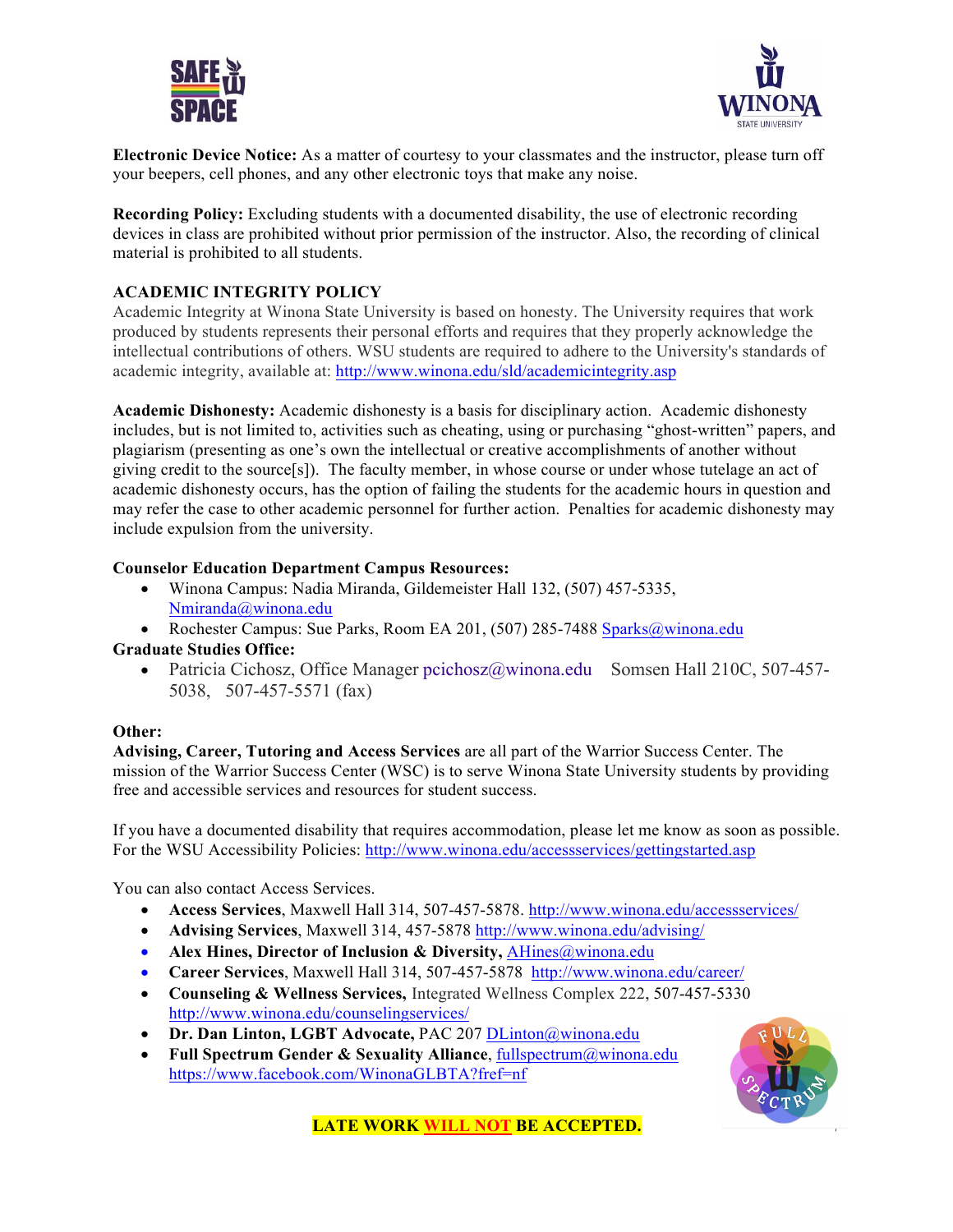



- **Inclusion and Diversity Office**, Kryzsko Commons Room 236, 457-5595 http://www.winona.edu/inclusion-diversity/
- **Knowledge, Empowerment, Advocacy, and Pluralism (KEAP) Diversity Resource Center,** Kryzsko Commons Room 162, keapstudent@winona.edu
- **Student Support Services** (Winona), Krueger Library 219, 507-457-5465 www.winona.edu/studentsupportservices/
- **Student & Campus Services** (Rochester), UCR Room SS 128, 507-285-7100, rochss@winona.edu, www.winona.edu/rochester
- **TRiO Student Support Services**, Library 219, 507-457-5465 http://www.winona.edu/studentsupportservices/
- **Tutoring**, Library 220, 507-457-5878 http://www.winona.edu/tutoring/
- **University Center Rochester Counseling Center,** SS 133, 507-285-7260 www.rctc.edu/counseling\_career\_center
- **University Center Rochester Learning Center,** 3rd floor Atrium Area**,** 507-285-7182 www.roch.edu/learningcenter
- **Writing Center,** Minné Hall 348, 507-457-5505 http://www.winona.edu/writingcenter/

# **For additional information see:**

- *WSU Counselor Education Program Student Handbook*  http://www.winona.edu/counseloreducation/Media/Program%20Handbook\_2016-2017\_Final.pdf
- *WSU Graduate Catalog 2016-2017* at: http://catalog.winona.edu/index.php?catoid=15
- *WSU Spring 2017 Academic Calendar* at: http://www.winona.edu/calendars/Media/2017%20SPRING%20ACADEMIC%20CALENDAR.pdf

# **Resources for APA style:**

- The Basics of APA a video tutorial, distinguishing key information in manual: http://www.apastyle.org/learn/tutorials/basics-tutorial.aspx
- The Online Writing Lab (OWL) at Purdue presents with an easily accessible list of information about specific topics (e.g., referencing books, headings) and a sample APA Paper: https://owl.english.purdue.edu/owl/resource/560/01/
- Citation Management suggestions, including information about Refworks, and suggestions for the Reference Page: https://www.library.cornell.edu/research/citation/apa
- APA Citation Style Guidelines: http://www.cengage.com/resource\_uploads/downloads/0495799661\_216547.pdf
- Well-organized resource for specific APA style issues, including an APA style podcast, and a downloadable APA overview: http://writing.wisc.edu/Handbook/DocAPA.html and
- https://owl.english.purdue.edu/owl/resource/664/01/
- APA Crib Sheet, 6th ed: http://www.csus.edu/indiv/s/stonerm/APA%20Crib%20Sheet.pdf and http://www.tandf.co.uk/journals/authors/style/reference/tf\_a.pdf

# **Resources for writing skills:**

• **Writing Commons:** http://writingcommons.org/. This is a free, comprehensive, peer-reviewed, award-winning Open Text for students and faculty in college-level courses that require writing and research.